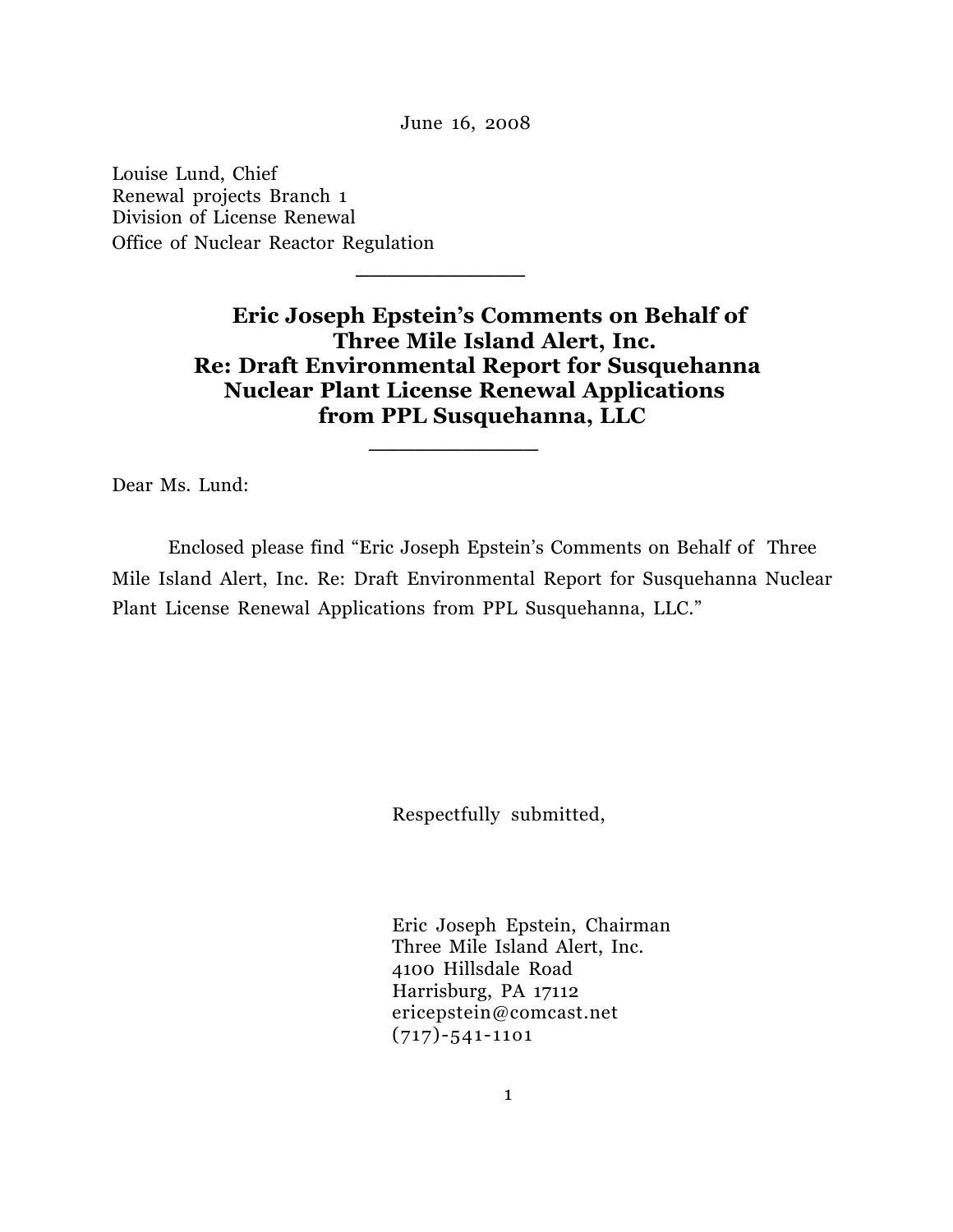### **I. Background**

 Three Mile Island Alert, Inc. ("TMIA" or "TMI-Alert") and Eric Epstein ("Epstein") began raising water use, water chemistry and aquatic challenges as well as interagency issues with the Nuclear Regulatory Commission ("NRC") dating back to the Commission's initial hearing convened in Berwick on November 15, 2006. Eric Epstein also identified the legitimate and peculiar interests of the Susquehanna River Basin Commission ("SRBC"), and introduced representatives from the NRC-NRR's, Division of License Renewal to members of the SRBC in attendance.

Beginning on June 5, 2007, PPL and NRC filed Responses in opposition to Mr. Epstein's concerns relating to water use, water chemistry and aquatic challenges. The Nuclear Regulatory Commission staff alleged that Mr. Epstein's contention (T-1) is "outside of the scope" (1) and "not material" to this proceeding, and that there is not enough information (2) to establish a "genuine dispute." (NRC Staff, p. 8)

Epstein's filings at the Susquehanna River Basin Commission and Nuclear Regulatory Commission relating to the relicensing and uprate of the Susquehanna Steam Electric Station ("SSES") sought to refine and define, clarify and coordinate, and address issues that continue to fall through regulatory gaps.

<sup>1</sup> U.S. NRC Atomic Safety & Licensing Board Panel, Memorandum & Order, In the Matter of the PPL Susquehanna LLC, (Susquehanna Steam Electric Station, Units 1 and 2), Docket Nos. 50-387 and 50-388-OLA, ASLBP No. 07854- 01-BD01, July 27, 2007: Judge G. Paul Bollwerk, II, Memorandum and Order. III. Conclusion.

<sup>2</sup> The NRC staff and PPL continue to view the issues raised before the NRC as outside the scope of the NRC's uprate proceeding. Please refer to *the NRC Staff's Brief in Opposition to Mr. Epstein's Appeal of LBP--07-10* (August 16, 2007), and *PPL Susquehanna's Brief in Opposition to Appeal of Eric Joseph Epstein.* (August 16, 2007)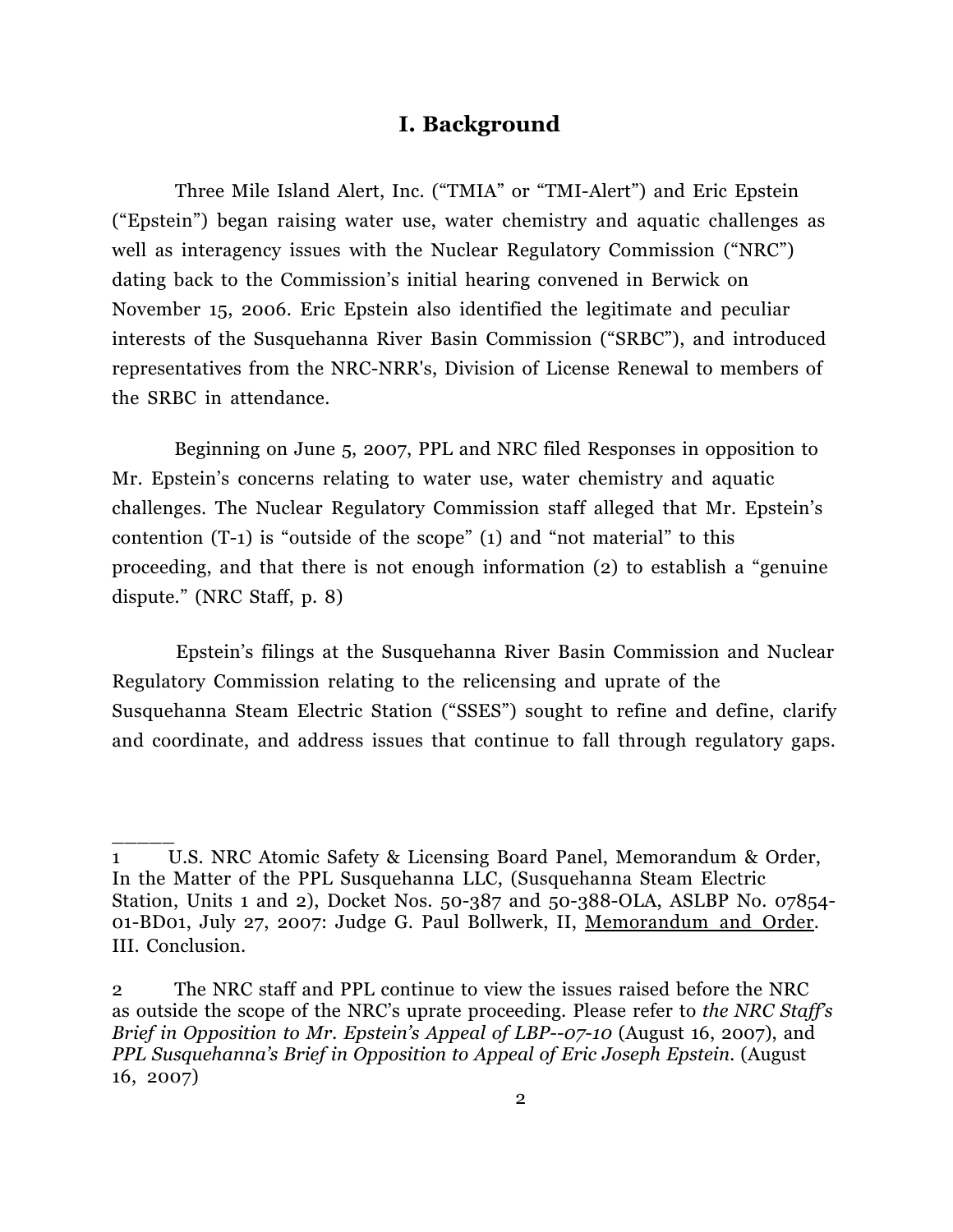Almost two years after beginning this information quest, TMIA remains convinced, that a temporary stay of PPL Susquehanna's License Renewal Application ("LRA") is appropriate and will allow for resolution of all outstanding procedural and technical issues.

 However, numerous water use, water safety, and interagency issues, as well as numerous procedural gaps in PPL's Application For Surface Water Withdrawal Request to Modify Application 19950301-EPU-0572, remain unresolved. The NRC and the Susquehanna River Basin Commission have allowed PPL to play a regulatory shell game.

 TMIA and Mr. Epstein have sought to cure "irreparable harms" caused by an incomplete public record, the adverse precedent sets by not resolving the exiting procedural and technical omissions and thereby prevent identified and unidentified repercussions that may result from the Approval of PPL's Present License Renewal Application ("LRA").

All parties can agree that unintentionally destabilizing a sensitive and important aquatic asset is not in the public interest, and all sensible and proactive measures should be deployed to mitigate against this scenario. The "merits" of an exhaustive investigation are innumerable, and present no hardship to PPL Susquehanna.

This Case will inform future nuclear uprate and relicensing requests that will come before the Commission from the Peach Bottom Atomic Power Station, Three Mile Island, and the Susquehanna Steam Electric Station, as well as Early Site Permits and Letters of Interest for the construction of new nuclear power generation stations on the Susquehanna River. Even the NRC acknowledges the localized impact of the uprate request: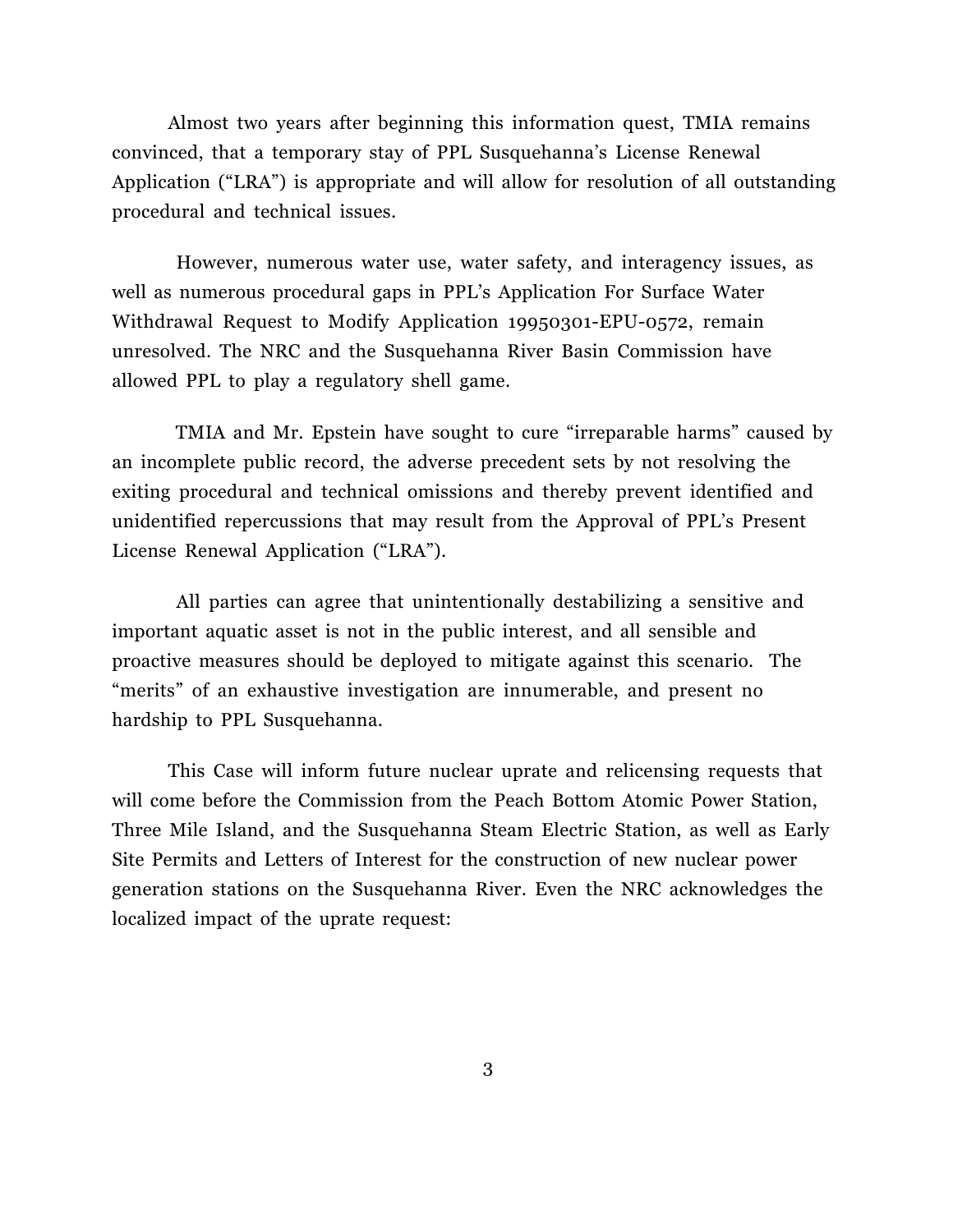To be sure, the EPU request will have implications in terms of increased water consumption, entrainment and impingement, and thermal and liquid effluent discharges, all of which are evaluated in the ER accompanying the PPL application that has not been the subject of Epstein's contentions. (3)

## **II. Outstanding Technical Issues**

PPL Susquehanna's requests before the NRC and the SRBC would extend the license of Susquehanna Unit 1 and 2 for an additional 20 years beyond the current expiration dates on July 17, 2022 and March 23, 2024. The Susquehanna nuclear power plant produces approximately **60 metric tons** of high-level radioactive waste **per year.**

Susquehanna is one of 21 nuclear power plants where used reactor fuel pools have reached capacity, and is currently requesting permission to store an additional 1,200 tons of high-level nuclear waste along side of the Susquehanna River. (4)

Even more baffling are the regulatory moats that federal and state agencies erect to protect rigid and exclusive zones of interest that have been established without a collaborative framework. This type of regulatory behavior gives rise to undesired corporate behaviors such as "grandfathering" and "back fits," e.g., unapproved "uprates," passive deterioration of monitoring equipment, "immature" and inadequate scale model testing," time delays causing avoidable leaks, and waivers for monitoring wells.

3 "U.S. NRC Atomic Safety & Licensing Board Panel, Memorandum & Order, In the Matter of the PPL Susquehanna LLC," (Susquehanna Steam Electric Station, Units 1 and 2), Docket Nos. 50-387 and 50-388-OLA, ASLBP No. 07854- 01-BD01, July 27, 2007: Judge G. Paul Bollwerk, III, Chairman, p. 22.

 $\overline{\phantom{a}}$ 

4 Under current South Carolina law, PPL (as well as Exelon and FirstEnergy) will begin storing low-level radioactive waste onsite as of July 1, 2008 when Barnwell closes its facility to states outside of the Atlantic Compact. Pennsylvania has no back-up site, and is a member of the Appalachian Compact.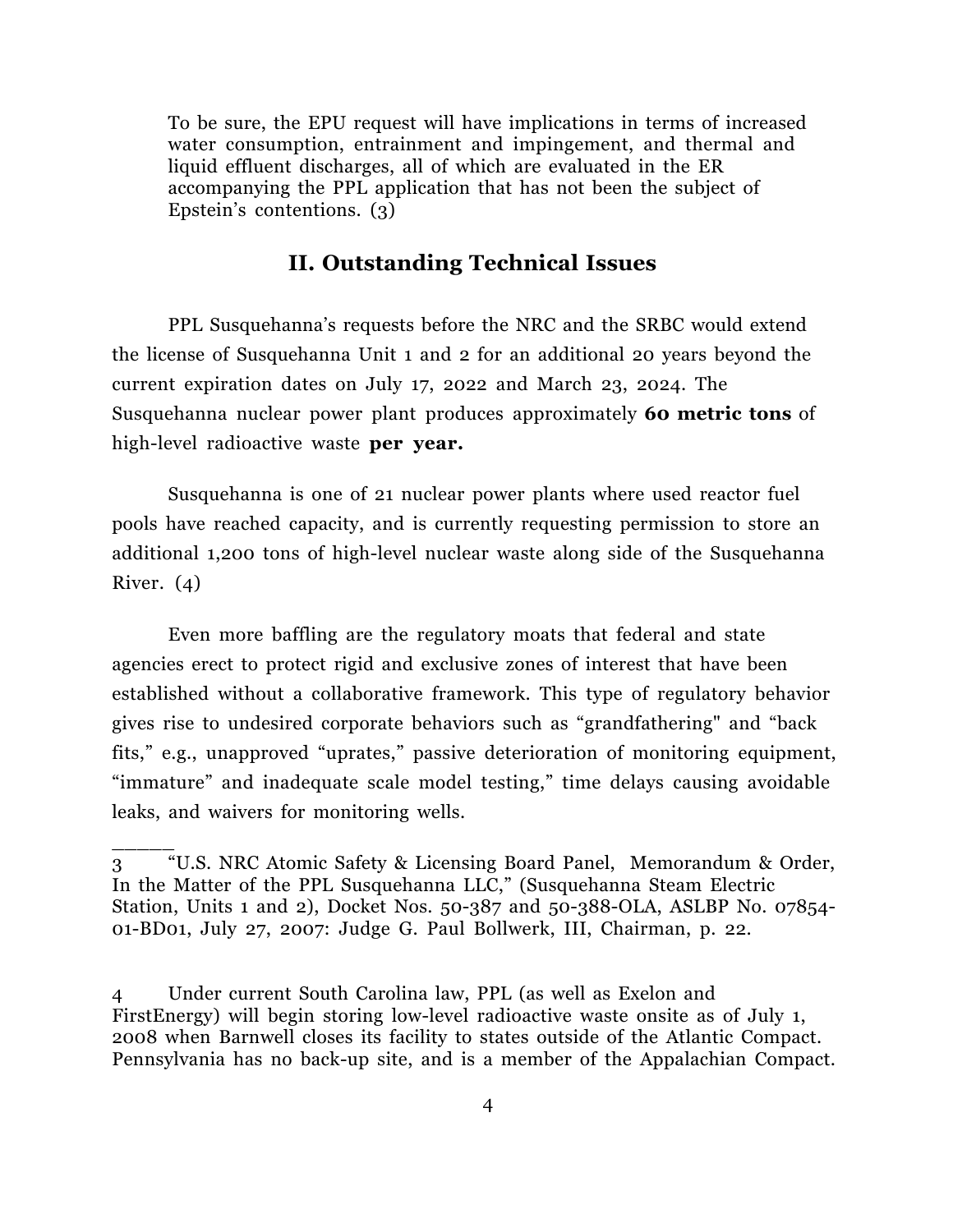The same Company which is requesting a surface water withdrawal "modification" (including a voluntary commitment to check the River Intake Structure) is the same Company that has been cavalier in addressing waterleakage and safety-related challenges at the SSES.

For example, although PPL was unable to provide well logs for TW-1 and TW-2, (5) the SRBC "grandfathered" TW-1 and TW-2. These wells are used to "supply sanitary water for the facility, to produce demineralized water, to maintain pumps seals, and for miscellaneous uses..." (6), and may (or may **not**) be included in the Company's tritium monitoring program according to recent documents submitted to the NRC which indicate "quarterly sampling of four wells." (7) This is information the public has a Right-to-Know given the tritium leaks that have occurred at numerous nuclear plants across the nation, and PPL's identification of "inadvertent releases of radioactive liquids" in December 1983, April, 1988, July, 1991, and February, 1995. The Company also reported 15 pollution incidents onsite from 1980 through 1995." (GEIS, 2-23)

 PPL Susquehanna has a recent history of requesting and receiving postponements and allowing those requests to atrophy. PPL was recently cited by the NRC after a lapsed safety-related incident occurred at the SSES. This avoidable violation demonstrates that PPL's voluntary commitments are hollow:

 $\overline{\phantom{a}}$ 

6 PPL Susquehanna, LLC, Susquehanna Steam Electric Station, Units 1 and 2; Draft Environmental Assessment and Finding of No Significant Impact Related to the Proposed License Amendment To Increase the Maximum Reactor Power Level, "Liquid Radioactive Waste and Offsite Doses [Federal Register: August 21, 2007 (Volume 72, Number 161)] [Notices] [Page 46670-46680].

7 Letter to the NRC, "Susquehanna Steam Electric Station Groundwater Protection - Data Collection Questionnaire," PLA 6086, Britt T. McKinney, Sr. Vice President & Chief Nuclear Officer, July 20, 2006.

The GEIS indicates that the sampling has been expanded to six wells.  $(2.24)$ 

<sup>5</sup> SRBC & PPL Settlement, p. 3.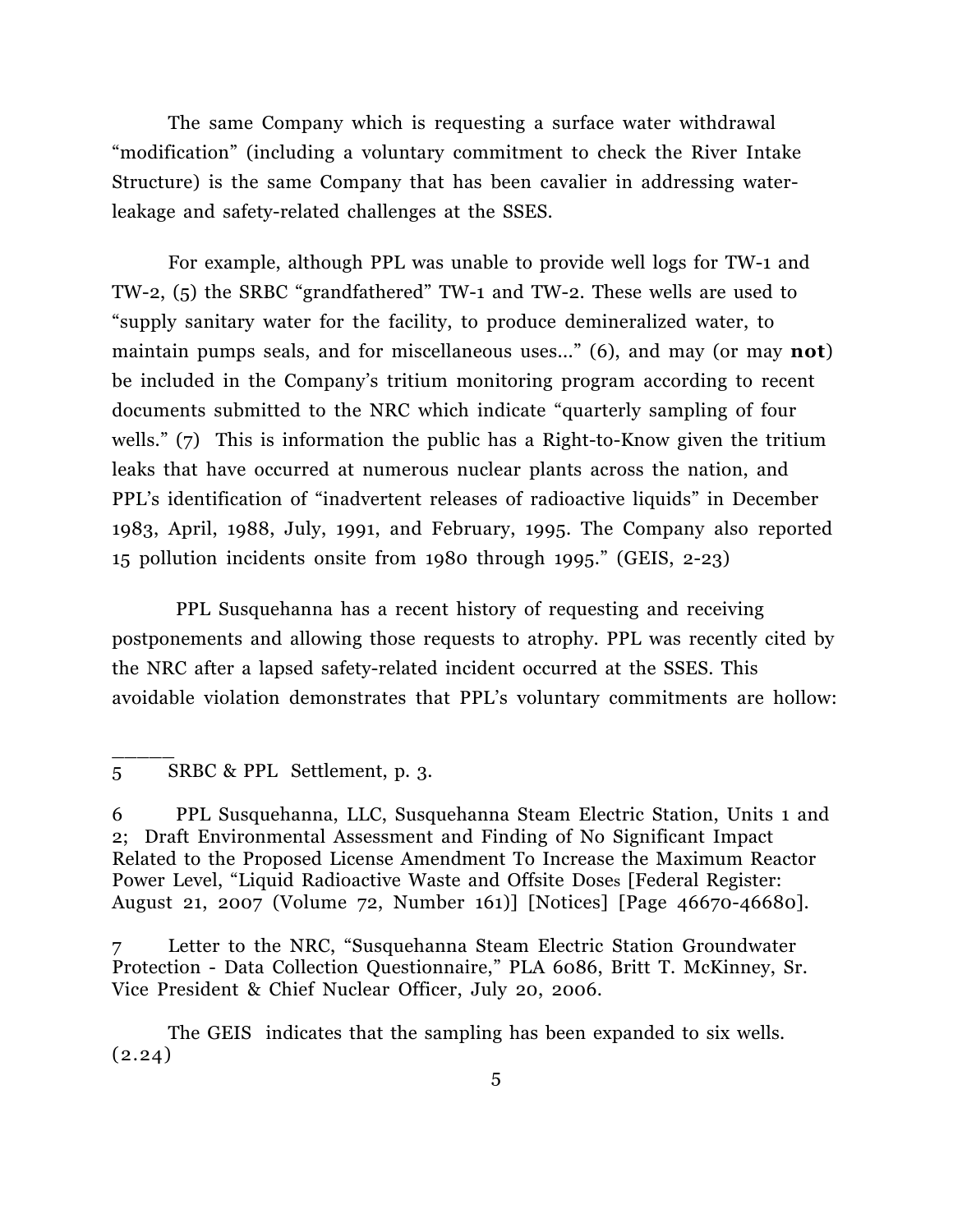PPL identified a jacket water flange leak during a diesel generator surveillance test on December 2, **2005**, and entered this condition into the corrective action system. Although the leak was small and **did not originally impact system operability and reliability**, **PPL rescheduled, delayed, and deferred** repair work for this gasket connection until the degraded joint caused a leak of 12 gallons per hour during a March 28, **2007,** surveillance test.

 Due to the increased rate of jacket water coolant inventory loss, and the difficulty quantifying the leak rate, PPL shut down the engine and declared the "E' EDG inoperable. This caused a Technical Specification EDG to be unavailable and the station calculated risk to increase. (8) (**Boldface type added**)

 The NRC did not investigate site-specific aquatic challenges (9) at the SSES or relied on outdated data.

DEP confirmed that zebra mussel adults and juveniles have been found in Goodyear Lake, the first major impoundment on the Susquehanna River's main stem below Canadarago Lake in New York. Zebra mussels are an invasive species posing a serious ecological and economic threat to the water resources and water users downstream in the river and the Chesapeake Bay. On June 19, 2007, zebra mussels were discovered in Cowanesque Lake, Tioga County.

8 NRC Inspection report 05000-387/2007003 and 05000388/2007003, "Post-Maintenance Testing," NRC Paul G. Krohn, Chief, Projects Branch 4, Division of Reactor Projects, July 24, 2007, pp. iii, 6-8)

\_\_\_\_\_

"This finding is greater than minor because it is associated with the equipment performance attribute of the Mitigating Systems cornerstone and negatively affected the cornerstone's objective to ensure the availability, reliability and capability of systems that respond to initiating events to prevent undesirable consequences. This finding is related to the Problem Identification and Resolution cross cutting area (Corrective Action) because PPL did not take actions to correct the jacket water leak in a timely manner, commensurate with the issues safety significance. (P.1(d) (Section 1R19)

9 PPL Susquehanna, LLC, Susquehanna Steam Electric , Units 1 and 2; Draft EIS and Finding of No Significant Impact Related to the Proposed License Amendment to Increase the Maximum Reactor Power Level, Federal Register: August 21, 2007 (Volume 72, Number 161, pp. 46670-46680.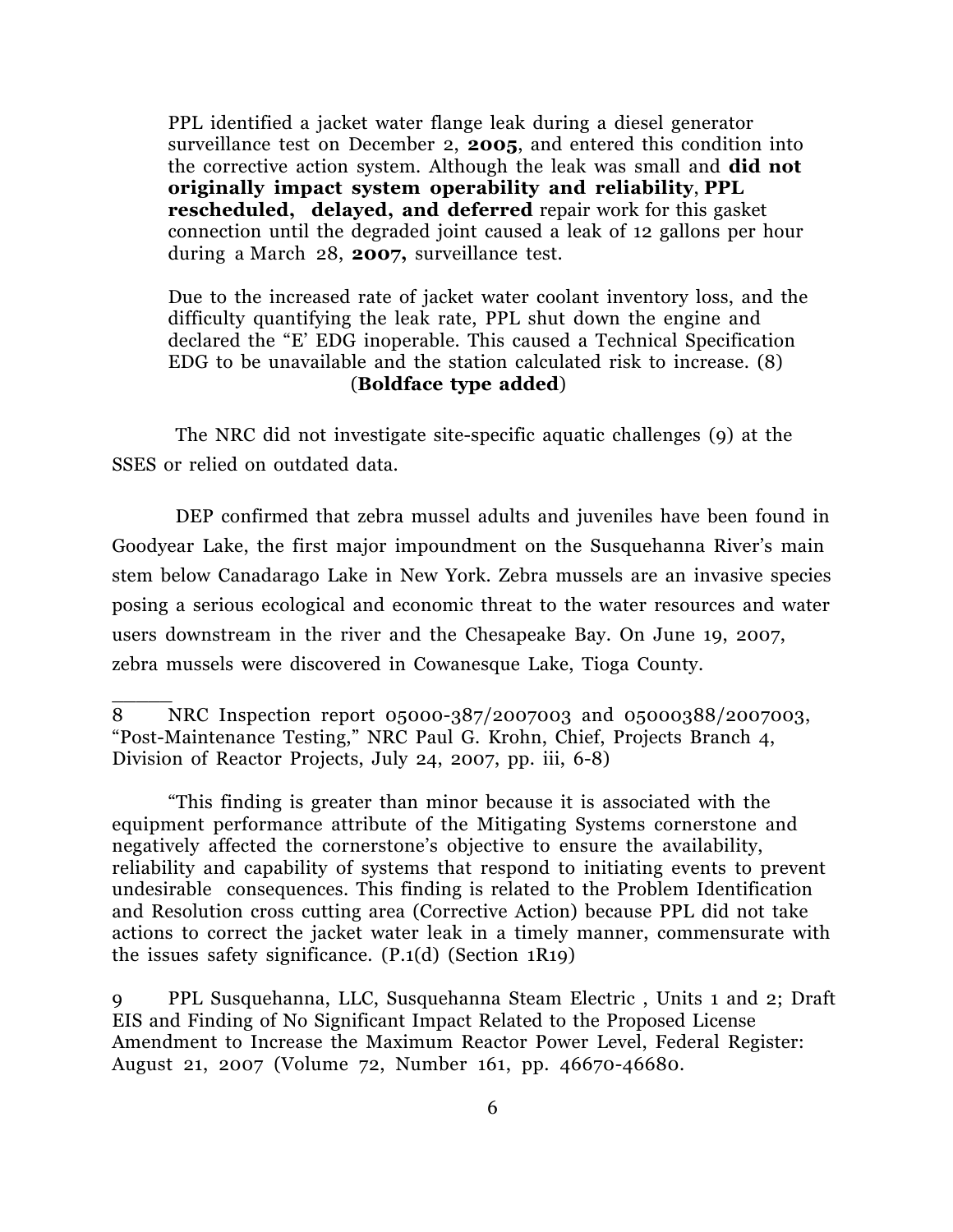This marks the first time zebra mussels have been discovered in the Susquehanna River watershed. (10) Zebra mussels, like Asiatic clams, and other biological fouling, (11) can invade the SSES from the Susquehanna River. According to the NRC, "the Asiatic clam is being controlled with an approved molluscicide in the spray pond, and any chlorine discharge is controlled by the NPDES permit." (12)

The NRC ignored the fact that zebra mussels were discovered at PPL's "failsafe" water supply in Cowanesque Lake and noted: "There is no evidence zebra mussels have been found anywhere in the vicinity of the SSES..." But the NRC acknowledges the "SRBC requirement that the SSES compensate consumptive water use during river low-flow conditions by sharing the costs of the Cowanesque Lake Reservoir, which provides river flow augmentation source."

Four of the issues Mr. Epstein raised at the SRBC remain unaddressed (Epstein Appeal, pp. 8 and 15; (c) (d) (e) (f), (g)), and were deemed "outside the scope" of the NRC's relicensing and uprate hearing process. Neither PPL, the EPA, the DEP or the NRC addressed health, safety and structural challenges caused by: micro fouling versus macro foiling; micro biologically influenced corrosion; biofilm's disease causing bacteria such as Legionella and listeria and the difficulty in eliminating established biofilms; oxidizing versus non-oxidizing

<sup>1 0</sup> "In 2002, the first report of zebra mussel populations in the Chesapeake Bay Watershed were reported from Eaton Reservoir in the headwaters of the Chenango River, a major tributary to the Susquehanna River in New York. A short time later, zebra mussels also were found in Canadarago Lake, a lake further east in the Susquehanna main stem headwaters. Now, through DEP's Zebra Mussel Monitoring Network, reports were received that both zebra mussel adults and juveniles, called veligers, have made their way down to the Susquehanna main stem headwaters" (Pa DEP, *Update*, July 16, 2004)

<sup>1 1</sup> Algae blooms recently "caused continuous clogging of multiple strainers of all pumps in the TMI intake structure; including: the two safety related DR pumps, all three safety related NR pumps, and all three non-safety related secondary river pumps." (NRC IR 05000289/2006004, p. 7)

<sup>1 2</sup> NRC, "Memo and Order," July 27, 2007, p. 24, Footnote 20.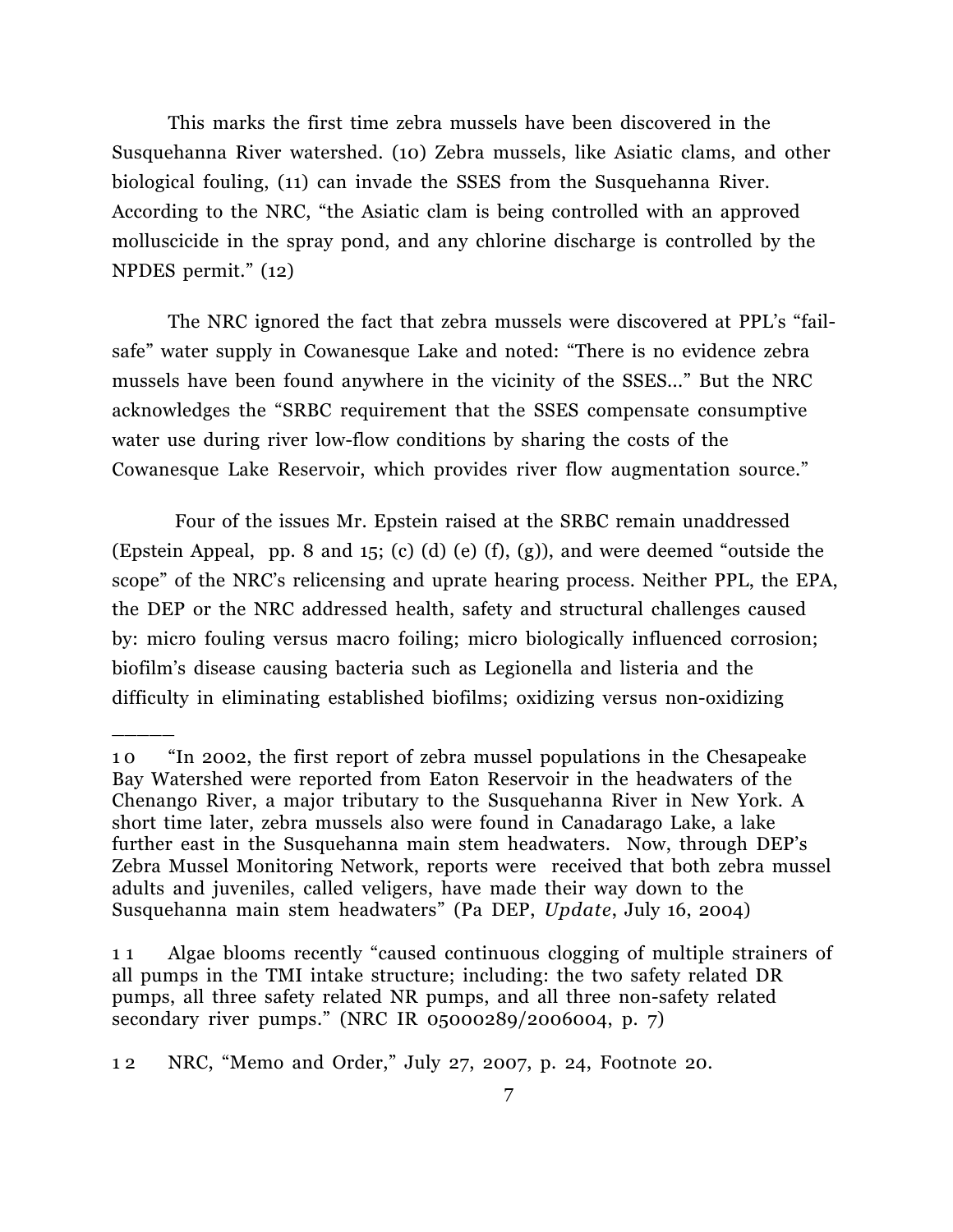biocides; chlorine versus bleach; alkaline versus non-alkaline environments; the possible decomposition into carcinogens; and, the eastward migration of Asiatic clams, zebra mussels and the anticipated arrival quagga mussels.

With the exception of a passing reference to the "annual survey" of zebra mussels, and the recognition that the "SESS has no procedure in place for treating Asiatic clams," both the NRC and SRBC have declined to deal with the issues Mr. Epstein raised relating to micro fouling, macro foiling, micro biologically influenced corrosion, biofilm disease, and the anticipated arrival of quagga mussels. ("U.S. NRC, Generic Environmental Impact Statement, Supplement 35: Regarding the Susquehanna Steam Electric Station, Unit 1 and 2," p. 2-31, April, 2008)

In regard to zebra mussels and Asiatic clams, the **NRC supported Mr. Epstein's contention**, "Both species can cause biofouling of the power plant and other industrial water systems." (2-31, Lines 19-20)

 PPL's introduction of a "new procedure" to analyze corroded and fouled intake pipes does not address the root cause of the biofouling or technical challenges afflicting the River intake flow meters. (Letter to Jerome S. Fields, PPL Susquehanna, from the Paula B. Ballaron, Director, SRBC, Regulatory Program, September 19, 2007, p. 3) Mr. Epstein furthered explained the peril linked to missing manifests that were simply "grandfathered" into compliance:

 Although PPL was unable to provide well logs for TW-1 and TW-2, (SRBC & PPL Settlement, p. 3) the SRBC "grandfathered" TW-1 and TW-2. These wells are used to "supply sanitary water for the facility, to produce demineralized water, to maintain pumps seals, and for miscellaneous uses..." (13)

<sup>1 3</sup> PPL Susquehanna, LLC, Susquehanna Steam Electric Station, Units 1 and 2; Draft Environmental Assessment and Finding of No Significant Impact Related to the Proposed License Amendment To Increase the Maximum Reactor Power Level, "Liquid Radioactive Waste and Offsite Doses [Federal Register: August 21, 2007 (Volume 72, Number 161)] [Notices] [Page 46670-46680].)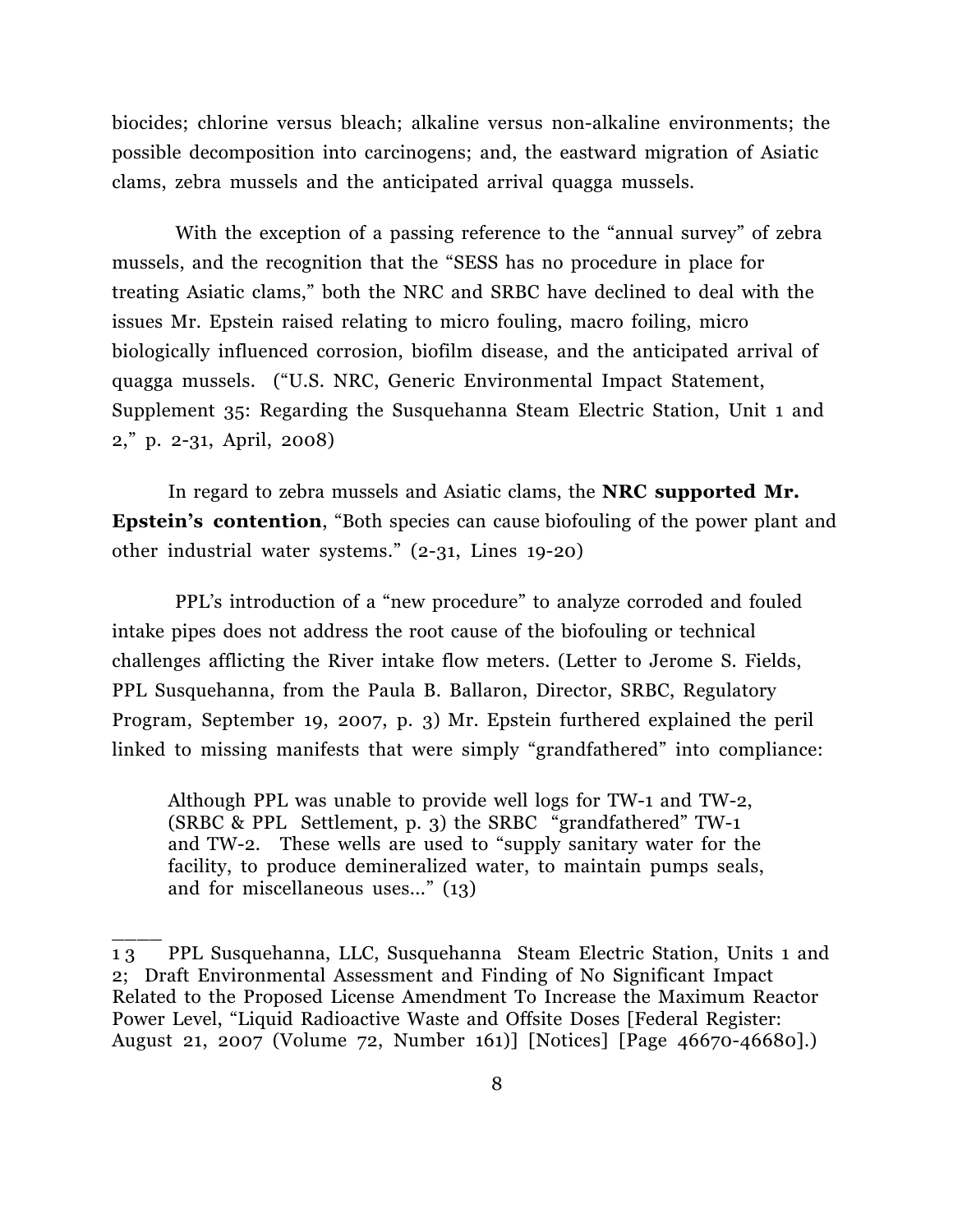Based on the US NRC's GEIS Supplement 35, "Regarding Susquehanna Steam Electric Station, Units 1 and 2 (April 2008)," the NRC has acknowledged the absence of water monitoring tools for Algae (periphyton and phytoplankton), and benthic macro invertebrates. This monitoring **ceased in 1994**. (2-29 & 2- 30)

The NRC acknowledged, "PPL does not sample private wells on nearby properties. The closest well is a domestic well near the southeast corner of the facility." (GEIS, "Water Quality," 2-24).

 At issue is if there is a tangible impact to the community when a major industrial facility on the Susquehanna River is unable or unwilling to defeat water fouling, pipe corrosion, aquatic challenges and ineffectively meters increased water consumption. Any infection to the River's body, can infect the parts as well as the sum of the region's inhabitants. Central Pennsylvania is already under siege from regulations and mandates resulting from the deterioration of the Chesapeake Bay.

 Mr. Epstein is asking the NRC to complete a full administrative record; rather than selectively evaluate, and then eliminate water use and water safety issues based on a perceived and nebulous concept of "regulatory creep." (14)

<sup>1 4</sup> Regulatory coordination gained momentum with the formation last month of an environmental law task force composed of federal, state, and local law enforcement and regulatory agencies to make sure business and individuals comply with air and water regulations. "Federal, state and local law enforcement and regulatory agencies have formed a task force to combat violations of federal and state environmental laws in Western Pennsylvania... While members of the task force currently pursue violators, she said, integrating their efforts into a focused plan will produce more effective investigations and prosecutions."

 <sup>&</sup>quot;The 15-member task force includes the federal Environmental Protection Agency and the FBI, the Pennsylvania Department of Labor and the state police, the Allegheny County Health Department and the Pittsburgh Public Safety Department." (*Pittsburgh Post Gazette*, April 24, 2008)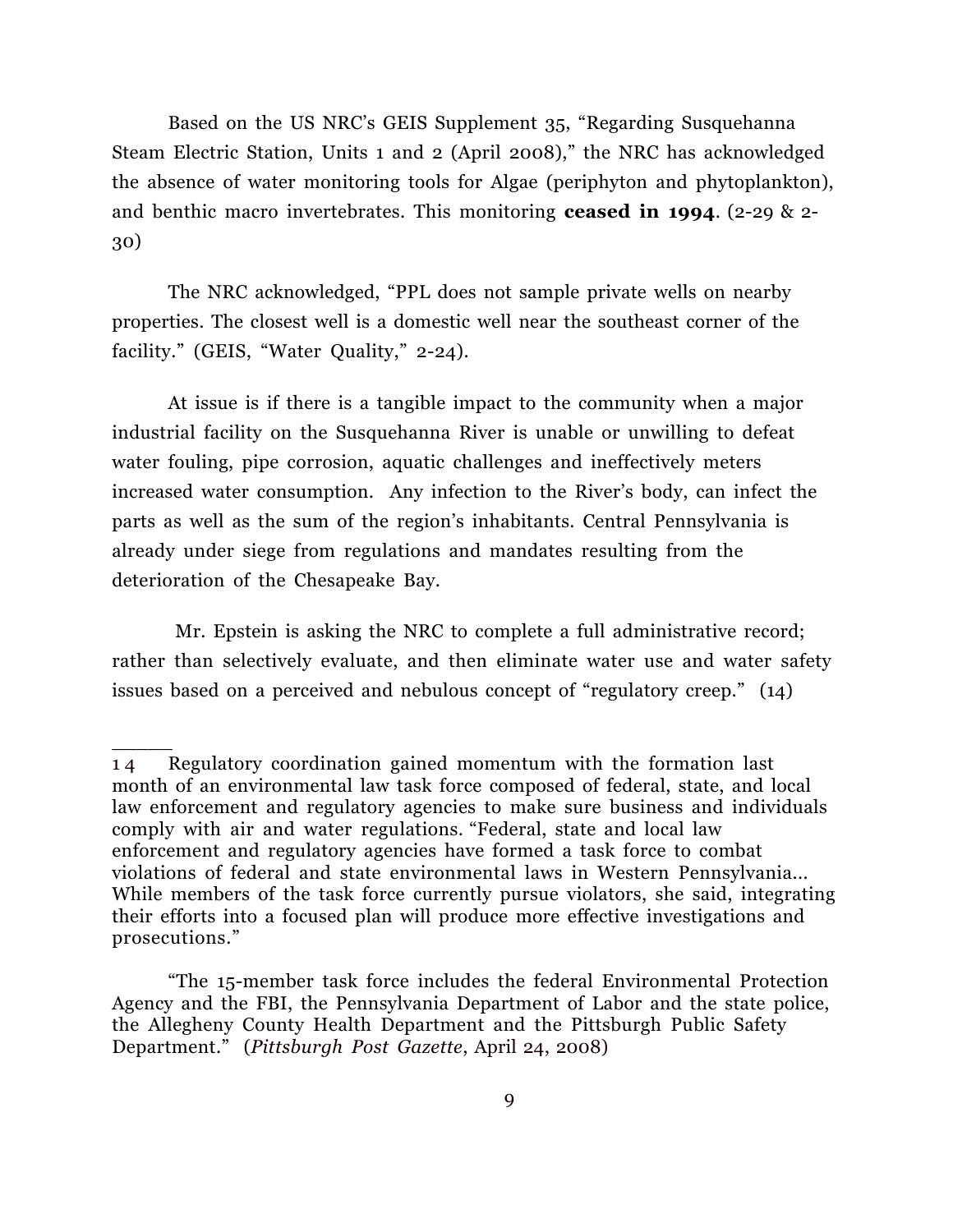Mr. Epstein recognizes that administrative agencies are created by statute, and their purview is limited to their express or inherent authority. Mr. Epstein is not asking the NRC to go beyond their "charter."

However, the fragmentation of "regulatory oversight" or the segmentation of a large or cumulative project into smaller components in order to avoid designating the project a major federal action has been held to be unlawful. (15)

 Mr. Epstein does not oppose the uprate or relicensing of the SSES, but has spent a great deal of personal resources "chasing down" answers to water use, water safety, and water chemistry questions as well as seeking clarification regarding interagency oversight and coordination.

Mr. Epstein simply wants to have the NRC answer questions he raised dating back to 2006.

PPL will face water chemistry, bio-fouling and aquatic challenges, and may impact PPL's equipment and operational abilities. These are the facts. Yet some unidentified agency is charged to provide oversight. Due to regulatory neurosis, area residents have been placed in environmental limbo.

<sup>1 5</sup> *City of Rochester v. United States Postal Serv., 541 F.2d 967, 972 (2d Cir. 1976)* ("To permit noncomprehensive consideration of a project divisible into smaller parts, each of which taken alone does not have a significant impact but which taken as a whole has cumulative significant impact, would provide a clear loophole to NEPA."); *Scientists' Inst. for Pub. Information, Inc. v. AEC, 156 U.S. App. D.C. 395, 481 F.2d 1079, 1086 n.29, 1086-89 (D.C.Cir. 1973)* (statement required for overall project where individual actions are related logically or geographically). See generally W. Rodgers, Environmental Law ßß 7.7, 7.9 14(1977) (discussing problems arising from scope and timing of environmental impact statements). The Supreme Court, however, has made clear that there is no affirmative obligation to regionalize a proposal under NEPA; a project of genuinely small scope of course would not be an impermissible segmentation. See *Kleppe v. Sierra Club, 427 U.S. 390, 399-402, 96 S. Ct. 2718, 2725-2726, 49 L. Ed. 2d 576 (1976)* (no obligation to prepare impact statement as to regional effects where no regional action proposed).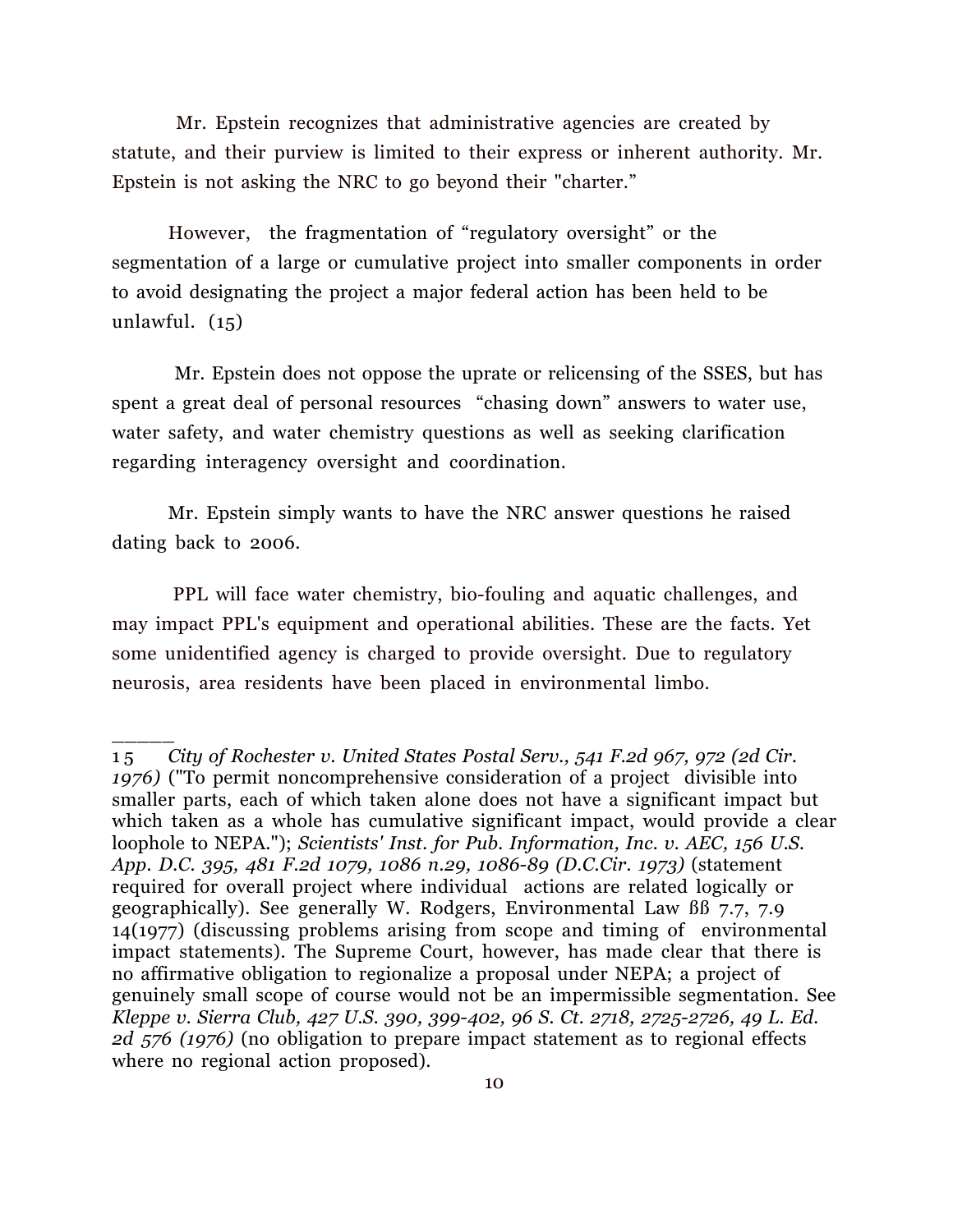#### **III. Socioeconomics**

 Pennsylvania is the third oldest state in the nation, and its fastest growing population segment is octogenarians. An aging population base has unique and sensitized needs that were not factored, considered, or analyzed in the licensee's application or the NRC's GEIS. Moreover, by its own admission, PPL's plan to raise electric prices by at least **34.5%** in the near future which will affect fixed-income and aging populations especially hard. (16)

"Rate shock" is not considered as a socioeconomic impact, but the GEIS assuringly noted, "There would also be no disproportionately high or adverse health or environmental impact is as a result on minority and low-income populations in the region." (4-55)

An aging population base affects staffing, offsite support staffing, response times, emergency planning and social services. These human components are critical ingredients in the infrastructure of any large industrial complex. The ripple impact was not discussed in the GEIS. Transportation and support services were limited to two paragraphs on 4-32. With a steadily aging population, where are the EMS and EMT technicians, and paramedic fire service providers going to come from, in state and a sector built on volunteerism?

In 2003, 16.2 million patients across the country arrived by ambulance for emergency department visits (14.2%). Or, about 31 ambulances arrived at an American emergency department every minute. Of ambulance-related visits**, 39%** were made by seniors, 68% were triaged as emergent or urgent, and 37% resulted in hospital-admission. (16)

<sup>1 6</sup> Petition of PPL Electric Utilities Corporation for Approval of a Competitive Bridge Program, Pa PUC, Docket No: P00062227, 2006)

<sup>1 7</sup> Data from the 2003 ED component of the National Hospital Ambulatory Medical Care Survey were used for the analysis. Data was provided by 405 participating EDs on 40,253 visits. Data from supplemental questionnaires to the hospital staff were used to describe volume and frequency of ambulance diversions.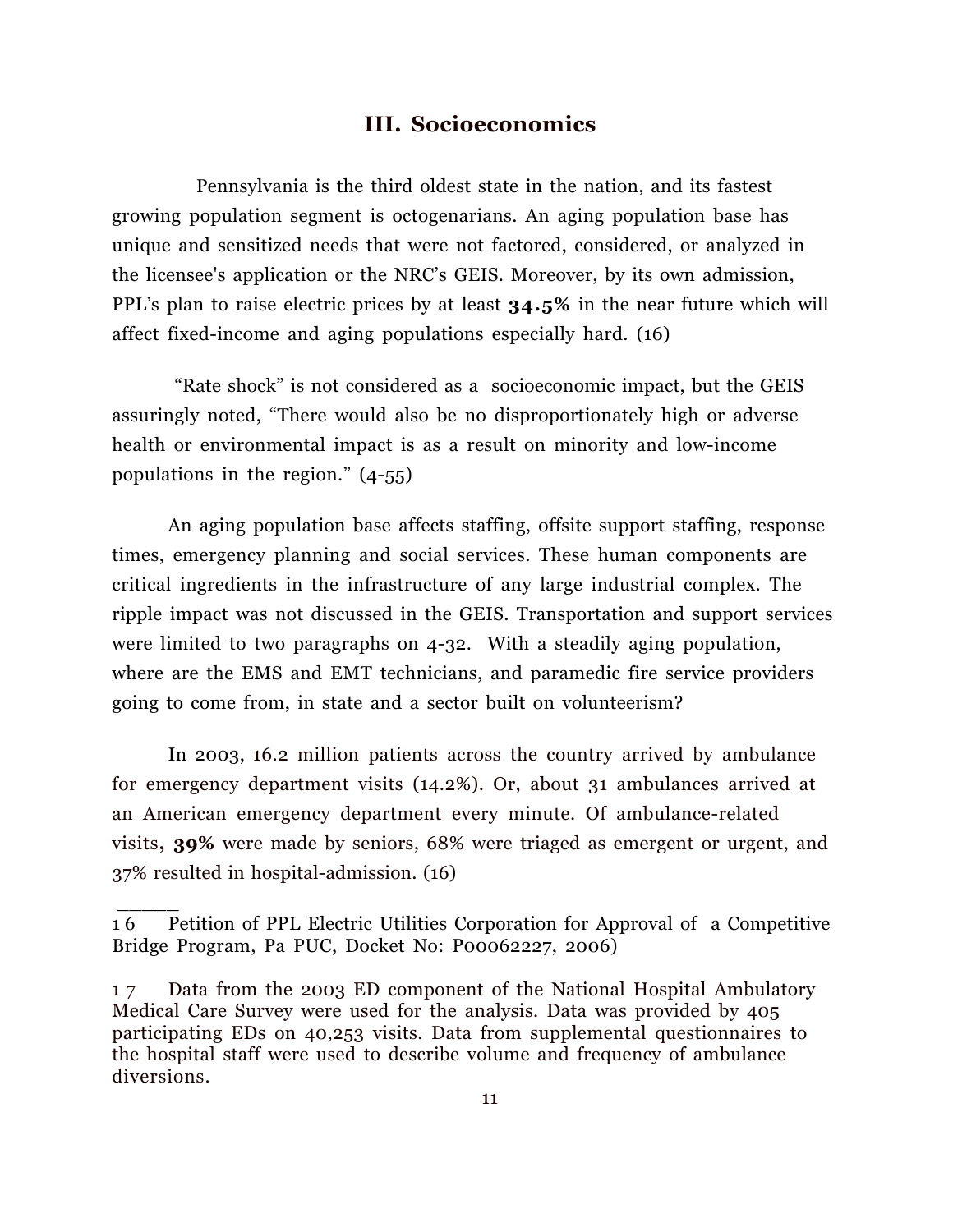Who is going to take an aging population to the ER?

The Bureau of Labor Statistics has calculated the average age and median years of tenure for persons in specific occupations in the United States. This data is useful for career planning, understanding turnover, and maintaining stability in volunteer recruitment. The average age of workers in this occupation was **34.3** years old in 1998, compared to 38.0 years for all occupations in this country. (18)

PPL and the NRC have failed to ask, let alone answer, who is going to transport and provide the emergency services for an economically distressed population in need of medical services?

 While PPL and the NRC have spent large sums of money and countless hours examining the effect of aging of reactor components and an aging management review pursuant to 10 C.F.R.  $\S$ 54.21(a) and 10 C.F.R.  $\S$  54.21(c), neither entity has examined the impact of relicensing on aging human beings who live within the shadow of the plant.

In Luzerne County, the population declined 1.8% between 2000 and 2003, and Columbia experienced a .9% increase. The U.S. Census Bureau reported that the average population of 65 years or older per county is 12.4%. However, the percent in Luzerne is 19.7% and in Columbia it is 15%. In Salem Township, host to the nuclear plant, the percentage of residents over 65 years of age is 19.6%.

 Columbia and Luzerne Counties are two of six counties in the 29 county rate base "above the system average percentage of the poverty level." The data PPL uses is supplied by the Census Bureau and PA PUC's Bureau of Consumer Services, and indicate that 22.8% of the Luzerne County and 23% of the Columbia County populations qualify as "low-income households" eligible for energy assistance, i.e., living at or below the federal poverty levels.

18 The Occupational Outlook Handbook (2006-2007).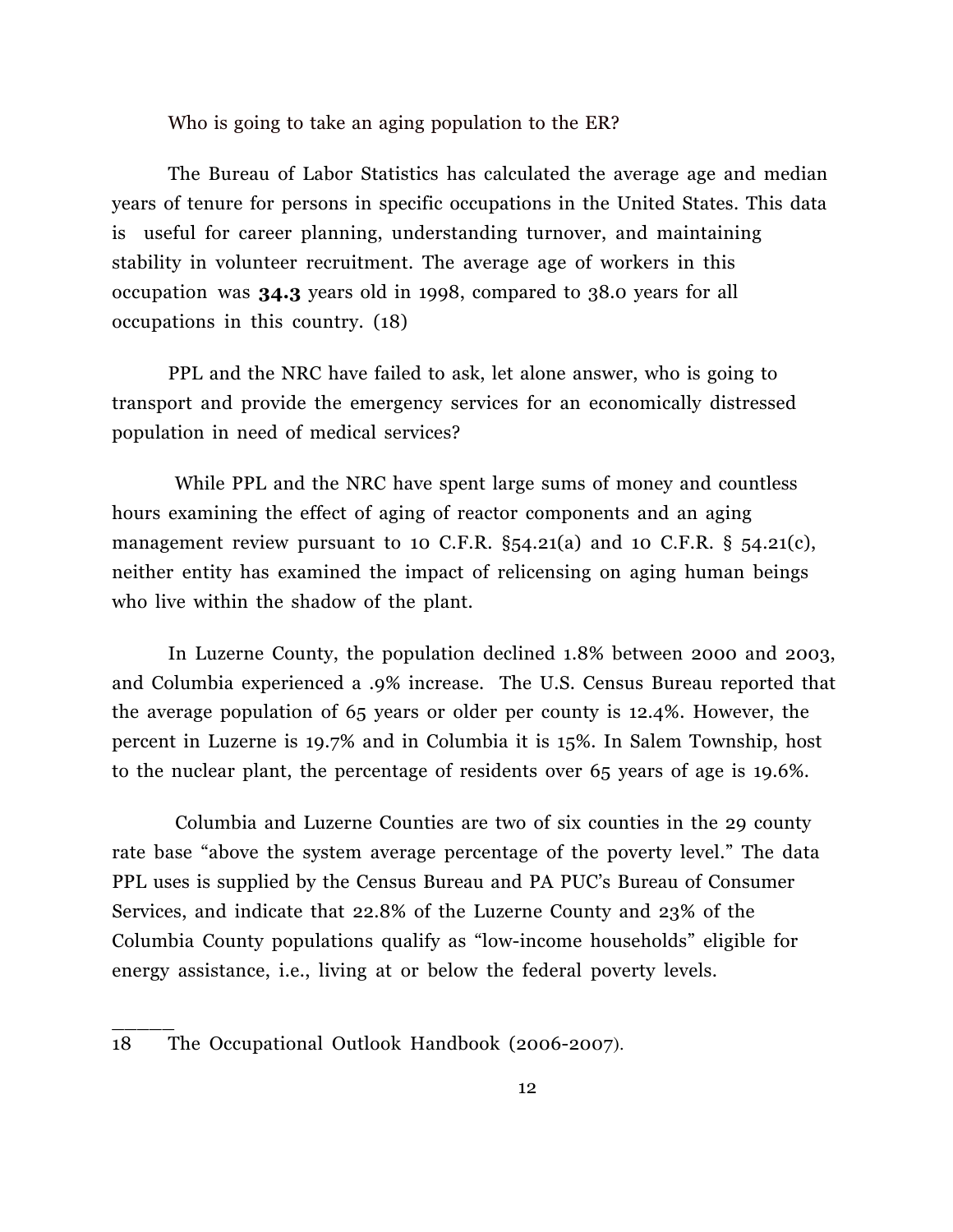People are not abstract hypotheticals that attorneys in DC can rework into a neat formula. Taken together, both counties are housing older Pennsylvanians less likely to be absorbed into a nuclear work force. These **senior citizens** are concurrently paying **higher electric rates, and more in property taxes** as a result of the operation of the Susquehanna Steam Electric Station.

 The Company has not anticipated or planned to address the hardships it has created for the 65+ community: "PPL Electric has conducted no polling to gauge residential customers' awareness of rate caps and the impact that the removal of those caps would have on electric rates." (PPL EU, Pa PUC, Bridge to Competition, 2006).

The SSES area is an aging population with a significant portion of its residents living in poverty and facing "rate shock" and higher property taxes. If the Company can marshal the resources to seek approval for an uprate, relicensing and increase its rates, than it can find the time and resources to prepare an analysis to assess the impact of "rate shock" and property devaluations on the most vulnerable populations residing in its own backyard.

Failure to survey the impacts of relicensing on an aging community, is a stunning indictment on the NRC's inability to grasp that a good workforce and a solid community are interchangeable parts.

Deregulation shifted power plants back to the local tax rolls under the assumption that utilities would pay at least the same amount had they been subject to real estate taxes. However, after PPL collected over **\$2.86 billion in "stranded costs"** for building ill-advised nuclear power plants, they claimed that their generating stations had depreciated overnight and were only worth a fraction of pre-deregulation estimates.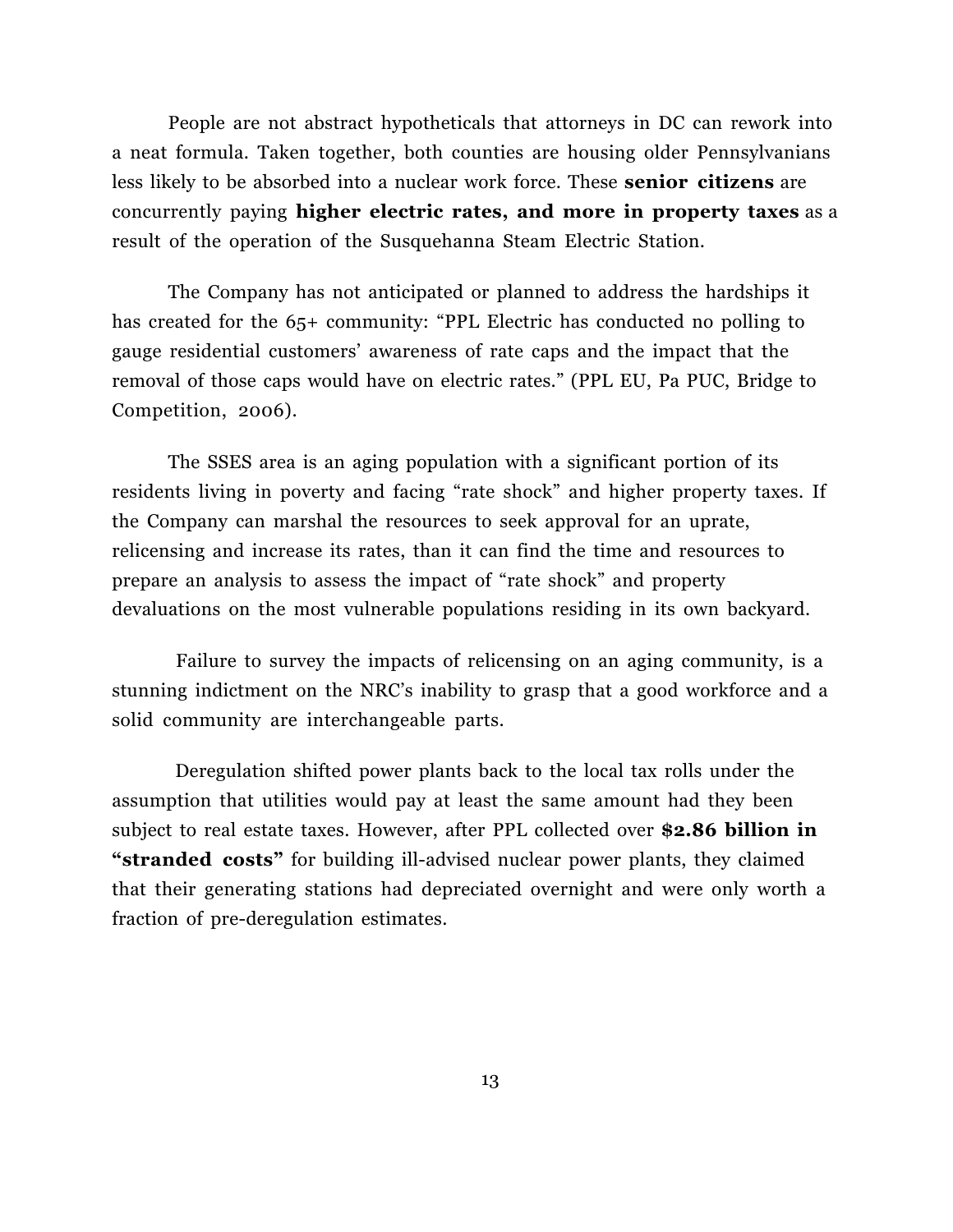PPL's tax analysis is flawed and lacks historical perspective. The Company failed to assess the impact of Revenue Neutral Reconciliations at the SSES on local citizens, residents, taxpayers, and homeowners. Both PPL and the NRC omitted PPL's total return in the last five years when factoring socioeconomic impacts and tax contributions. "PPL's total return has been 254 percent, more than three times the return of the S&P index." (19)

 By limiting their historic snapshot from 2001-2005, PPL provides an incomplete fiscal picture of the impact their property devaluations and legal suits had on local taxing bodies. PPL omitted the tax strain it has caused for residential consumers and senior citizens living on fixed incomes.

What's more, both PPL and the NRC failed to note that millions of dollars in regulated tax revenues are recovered by charging rate payers, i.e., \$245 million (2007) and \$265 (2006). PPL and the NRC also did not factor the transition costs PPL sucks out of the same rate payer, i.e., \$574 million (2007) and \$884 (2006). (20)

The NRC repeated the same mistake as PPL and limited their tax analysis to 2002 -2005. The GEIS failed to note PPL's record profits, and provided no baseline to assess staffing trends at the SSES, e.g., retirements, attrition, "early out," full time v. part time, and "out sourcing."

However, the NRC accepted a staffing level figure at the SSES that is significantly below comparable per reactor employment levels at the Three Mile Island Nuclear Generating Station and the Peach Bottom Atomic Power Station.

<sup>1 9</sup> James H. Miller, Chairman, President and CEO, April 4, 2008, "PPL Corporation 2007 Annual Report," Summary of Significant Accounting Polices, p. 4)

<sup>2 0</sup> "PPL Corporation 2007 Annual Report," Summary of Significant Accounting Polices, p. 64.)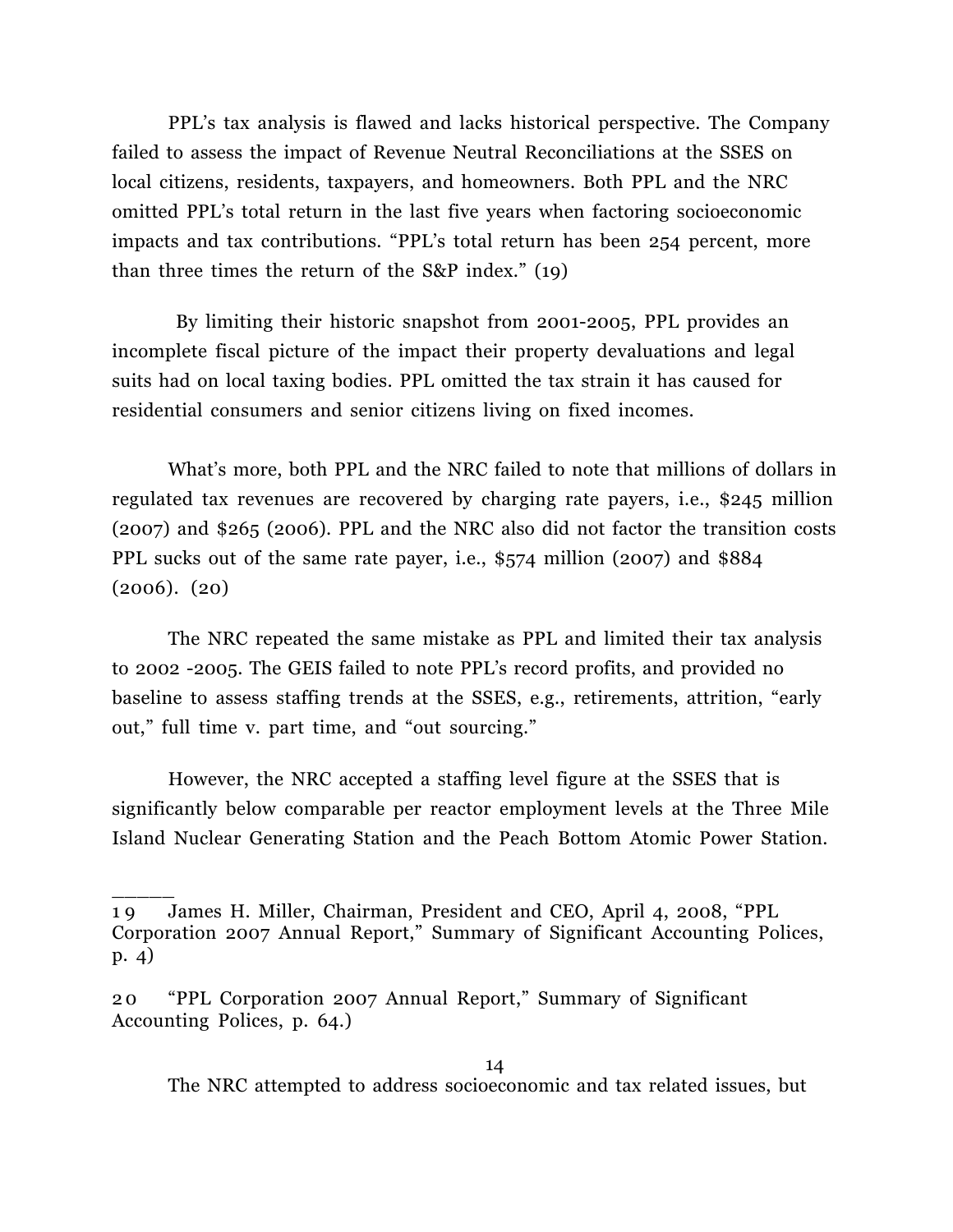offered only cursory and superficial data. **Relicensing a nuclear power plant should not impose economic hardships on the host community**. **PPL has successfully sued local taxing authorities, while at the same time increasing capacity and requesting a license extension.**

# **Either the NRC must reexamine the economic impact of SSES on the community, or address how relicensing a nuclear power plant while shifting the tax burden and increasing rates on an aging community is compatible with the NRC's mission.**

 PPL agreed with TMIA relating to the import of economics on the relicensing of the Susquehanna Electric Steam Station. In November 2006, as part of its effort to promote relicensing of the SSES, PPL and the nuclear industry released, *Economic Benefits of PPL Susquehanna Nuclear Power Plant An Economic Impact Study* by the Nuclear Energy Institute in Cooperation With PPL Corporation. Table 2-1. PPL Susquehanna Nuclear Power Plant specifically advertises and promotes the value of relicensing on local community, without evaluating any of the negative consequences.

 PPL is now asking to extend the license of the Susquehanna Steam Electric Station under a new protocol which would adversely impact an aging population dependent on fixed income levels. As a result of PPL's actions, this population that is being asked to absorb rising electric costs and property tax rates, in part due to the extended operation of the Susquehanna Steam Electric Station.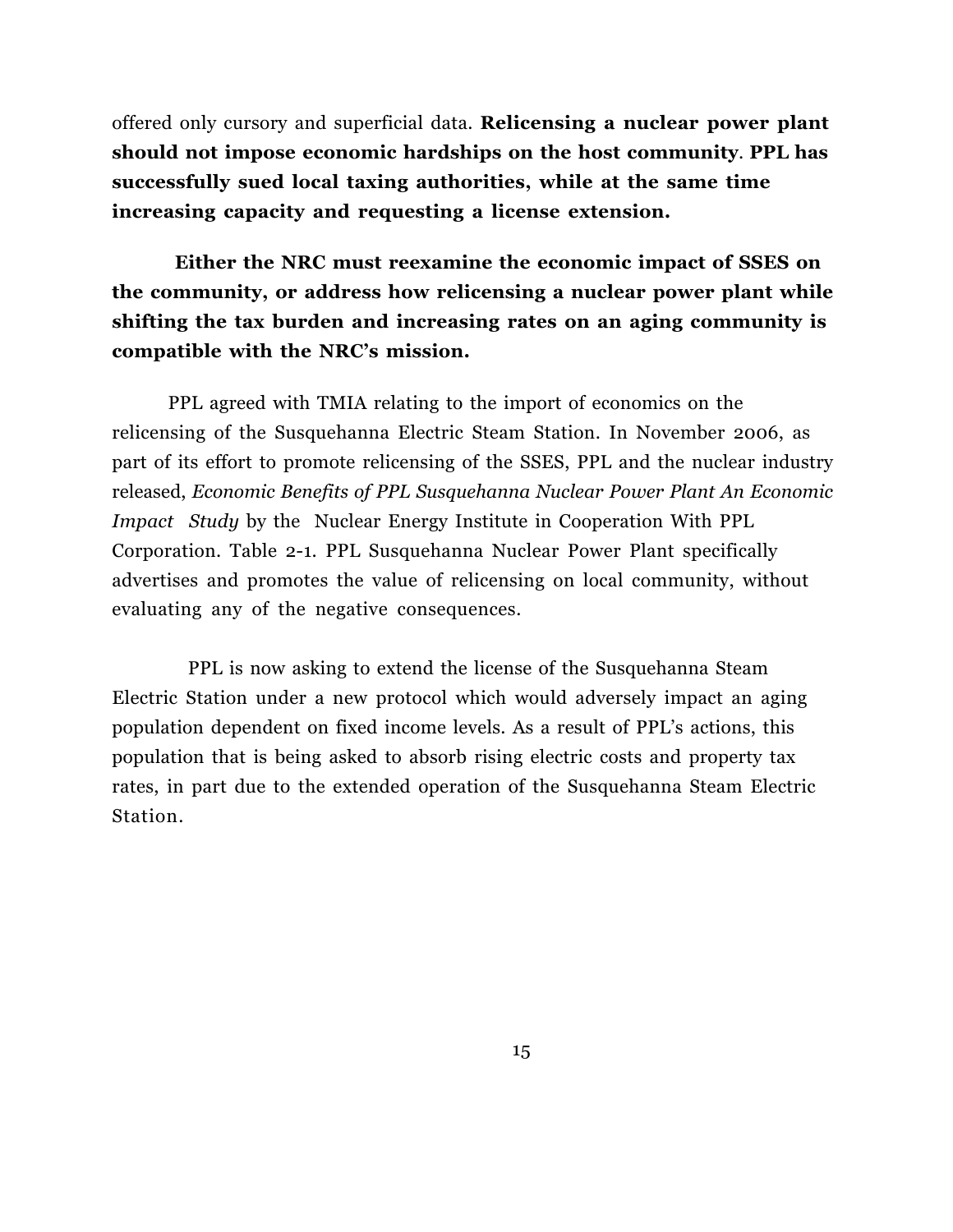#### **IV. Conclusion**

The NRC and PPL must confront unresolved water use, water safety, and interagency issues, even if they fall outside the conventional nuclear tool box. Power generation, plant cooling, public safety are inherently connected. There is no separate imaginary fence between generation and safety.

Epstein and TMI-Alert have demonstrated that aging equipment coupled with water shortages, water chemistry or invasive aquatic species could create safety challenges at the Susquehanna Steam Electric Station over the life of the license extension.

The impact of relicensing on the local community is material and germane and the NRC should not sanction the relicensing of a nuclear power plant that will result in increased property taxes. The NRC must consider economic affects on a community since they are interrelated with the natural and physical effects of relicensing the SSES. (40 C.F.R. §1580.14, Met Ed V PANE, 460 U.S. 766, 722 (1983))

The public should be inoculated against artificial regulatory moats imposed by the SRBC, subjective safety definitions created by PPL, and "cut and paste" oversight produced by the NRC. (21)

There has to be a better way. With health insurance outpacing inflation, property taxes steadily increasing, and electric rates poised to spike, can consumers afford to live near a nuclear power plant that produces never ending rate hikes?

<sup>2 1</sup> Essentially, DLR [the Division of Licensing Renewal] lacks a complete report quality assurance process to ensure documentation of the staff's aging management program review methodology and substantive support for staff conclusions. (NRC, Office of Inspector General-07-A-15, September, 2007, p.11)